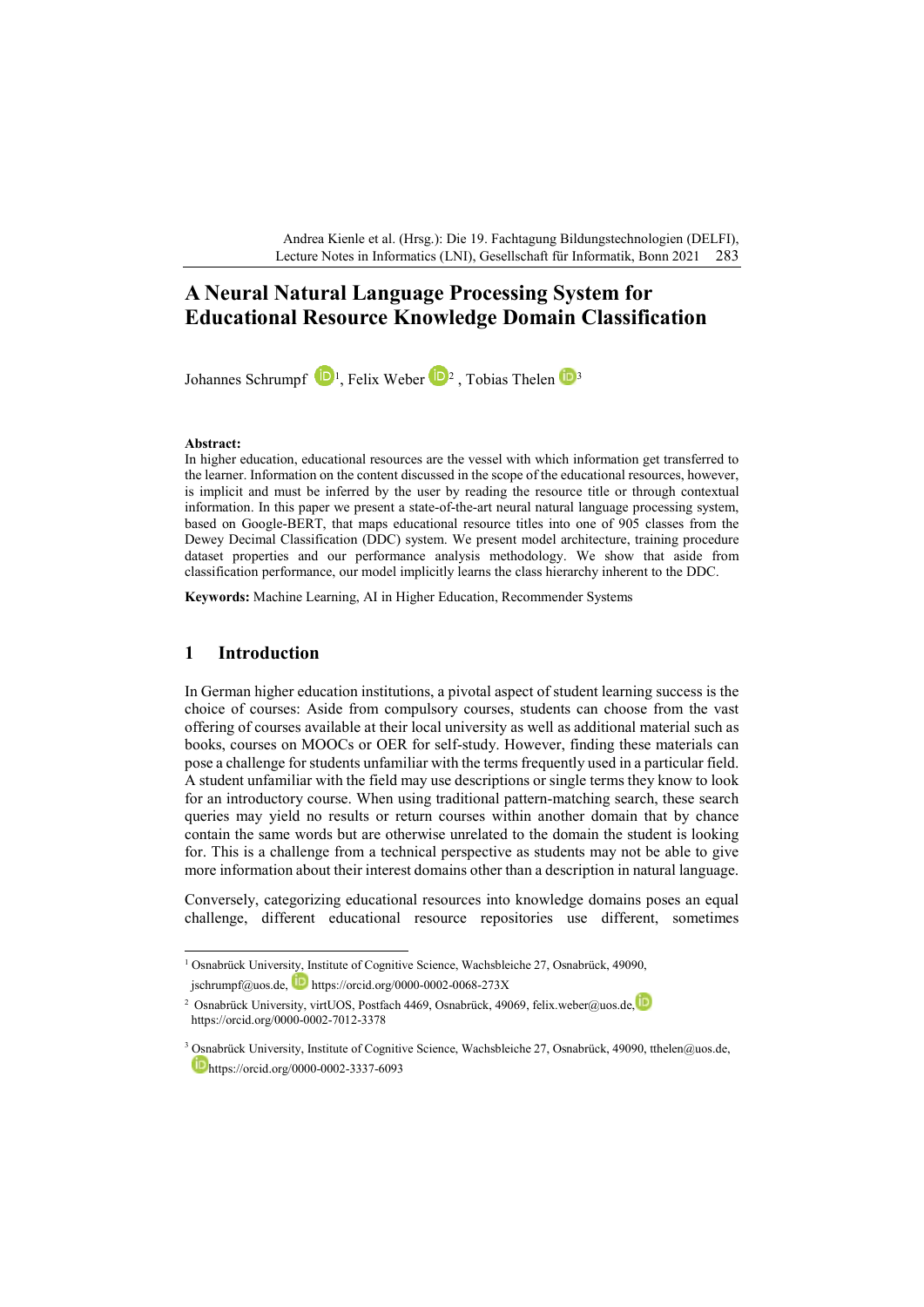#### 284 Johannes Schrumpf et al.

incompatible meta data. Additionally, the inclusion of knowledge domains a course or an OER covers is often only inferable from their title or description.

This study aims at creating a machine-learning based natural language processing system that solves these challenges by classifying any educational resource or interest description into one of 905 classes from the Dewey Decimal Classification (DDC). For this, the system solely relies on the subject information present in the title or description of an educational resource or conversely the input sentence of a student without the need of further metadata information.

#### **1.1 The Dewey Decimal Classification System**

The DDC is a knowledge domain representation system commonly used in libraries around the globe [Wi98]. It covers a large amount of knowledge domains that reflect current and past subjects of academic enquiry. We assume the difference between educational resource knowledge domain classes and DDC classes to be small enough that one can be translated into the other without the loss of essential information. The DDC is structured in a tree-like fashion: Every DDC class possess a unique identifier number. A DDC class possesses a parent class and up to 10 child classes. These child classes typically represent a sub-domain of their parent's knowledge domain. Entries within a child class can be transferred into their respective parent class by truncating their unique identifier number. The DDC has been subject of automatic book classification attempts since the 1970's [Li13]. Recent attempts [GHA20],[KK20] focussed on applying machine learning paradigms. However, to our knowledge, no classification system based on state-of-the-art deep natural language processing as proposed in this work has been attempted so far.

### **1.2 Bidirectional Encoder Representations from Transformers (BERT)**

BERT (Bidirectional Encoder Representations from Transformers) is a deep neural network for natural language processing. First presented in 2018 by [De19], it is based on the transformer architecture as proposed by [Va17]. A neural network comprised of multiple Encoder stacks, a building block of the transformer architecture, BERT provides deep word embeddings, which then can be used for natural language processing tasks downstream. We utilize a multilingual version of BERT-base, called Bert-base multilingual cased, which was trained on 104 languages.

#### **2 Methods**

This section describes our model, SidBERT, its architecture and the training dataset we used for training.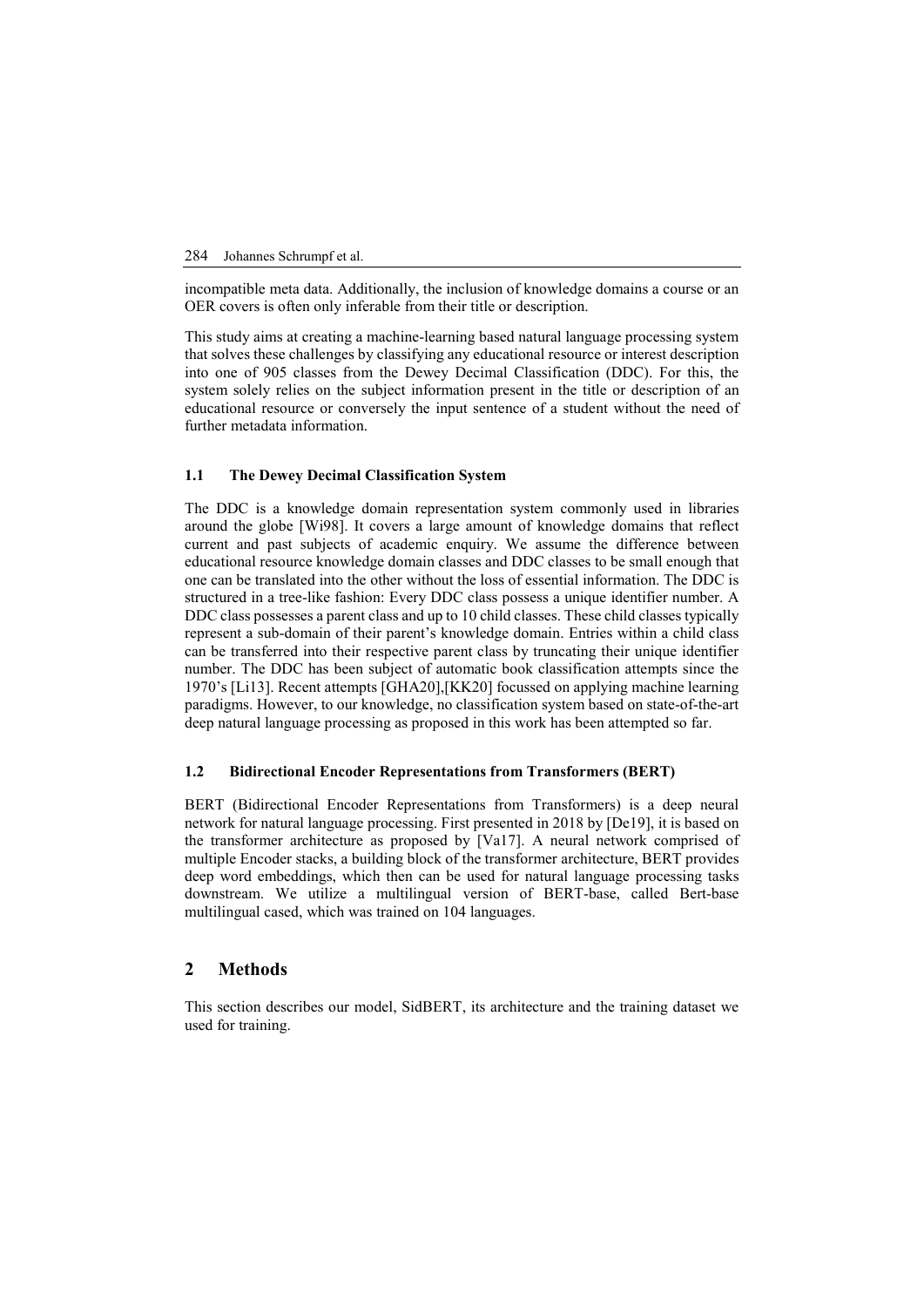A NLP system for educational resource knowledge domain classification 285

### **2.1 Architecture & Training**

SidBERT is a deep neural network classifier model. It is comprised of a BERT-base multilingual cased model with a custom classification head. SidBERT is trained to classify an input text into one of 905 DDC classes. Input flows through our model via the first layer of the BERT-base layers. The input gets passed through a stack of pre-trained Encoder layers and is extracted via the output of the final Encoder. This information then gets passed to the custom classification head, consisting of a pooling operation, three fully connected layers with dropout layers in between. The fully connected layers of our model possess ReLU activations except the last layer which possesses a softmax activation function. To implement SidBERT we utilize the Huggingface-transformers library in conjunction with the Keras Tensorflow interface. Derived from Lee et al. [LTL19], we use a training strategy that segments training into three phases: In phase one and phase three, only the weights of the classification head are being trained while the weights of the original BERT network are frozen. We chose the learning rate for phase one and three to be is 3e-5. In the first phase, we train for two epochs. In phase three, we train for six epochs. In phase two, we train for four epochs with all weights being trainable. The learning rate is reduced to 1e-5.

### **2.2 Dataset & Class selection**

Our dataset was accumulated by collecting metadata from libraries of three German University libraries as well as the repository of the German National Library. It is comprised of 1.315.962 book titles and descriptions of books from multiple languages but predominantly contains books in German. We selected 905 DDC classes for our model to be trained on. DDC classes from level one and two were excluded. Classes with at least 200 training samples are selected for training. This results in our training dataset containing classes from DDC level 3 and level 4 only. We limited the maximum number of samples per class to 1600. The statistical properties of the training dataset are listed in [Table 1.](#page-2-0)

| max#<br>samples | min#<br>samples | mean  | median |       |
|-----------------|-----------------|-------|--------|-------|
| 1600            |                 | 59.22 | 444    | 76.28 |

Table 1: Statistical properties of the training dataset

## <span id="page-2-0"></span>**3 Results**

To assess model's performance, we evaluated it on a test dataset. We use two metrics for evaluation: The mean classification accuracy on the test dataset, and a structural analysis of our model's misclassification behavior. The statistical properties of the test dataset can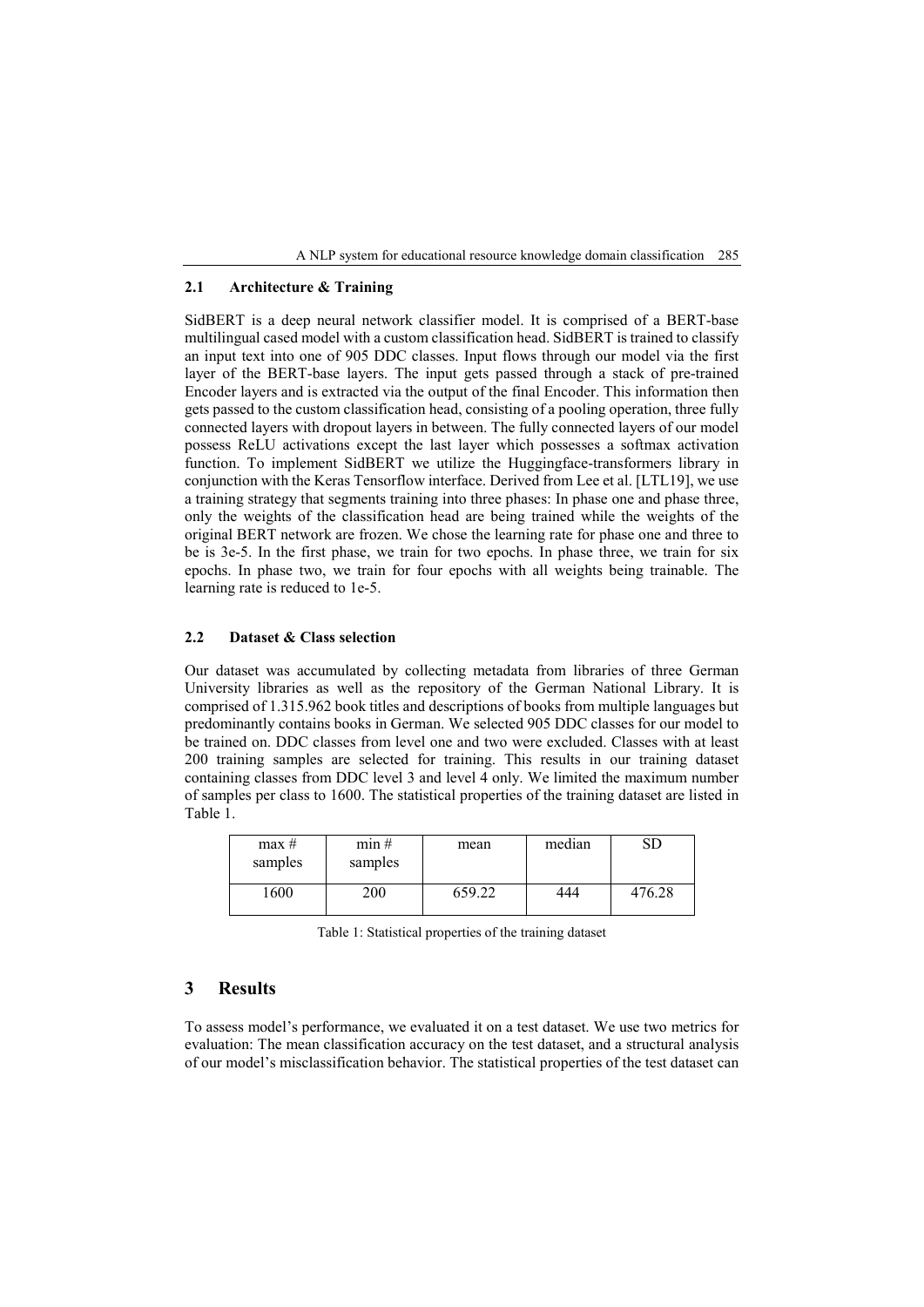#### 286 Johannes Schrumpf et al.

be found in Table 3.

| max# | min# | mean   | median | SD    |
|------|------|--------|--------|-------|
| 250  | 50   | 136,65 | 110    | 75.28 |

Table 2: Statistical properties of the test dataset

#### **3.1 Accuracy**

During training, our model achieves a 62.2% mean recall accuracy on the training dataset as well as a 45.2% mean accuracy on the test dataset.

#### **3.2 Class relationship analysis**

When it comes to machine learning classifiers, orthogonality between classes is assumed, meaning that they are independent from one another. Any classifier that does not achieve a classification accuracy of 100% possesses properties which lead to misclassification cases. By analyzing the misclassification behavior, we can draw conclusions about relationship between classes within the classifier's learned representations. By creating and analyzing a misclassification matrix, we derive a hierarchical clustering of classes utilizing Ward's minimum variance method [Wa63]. We compare the structure of this hierarchical clustering to the ground-truth structure for our 905 classes. This way, classes that have a common ancestor and that are clustered together to form a new cluster with a respective label denoting the identity of their common ancestor class. Clusters that group together classes with no common ancestor get assigned no label and are excluded from the count. Finally, we count the number of clusters that retained a label for DDC level one to three and present the results in table 4.

| Label level | $#$ of labels<br>retained | Difference to<br>total $#$ of<br>classes | Total<br>Percentage<br>Matching |
|-------------|---------------------------|------------------------------------------|---------------------------------|
|             | 109                       | 796                                      | 12,04                           |
|             | 431                       | 474                                      | 47,62                           |
|             | 674                       | 231                                      | 74,47                           |

Table 3: Difference between the number of clusters with label and ground truth clusters per DDC level. Difference is computed by subtracting the number of clusters with labels from 905.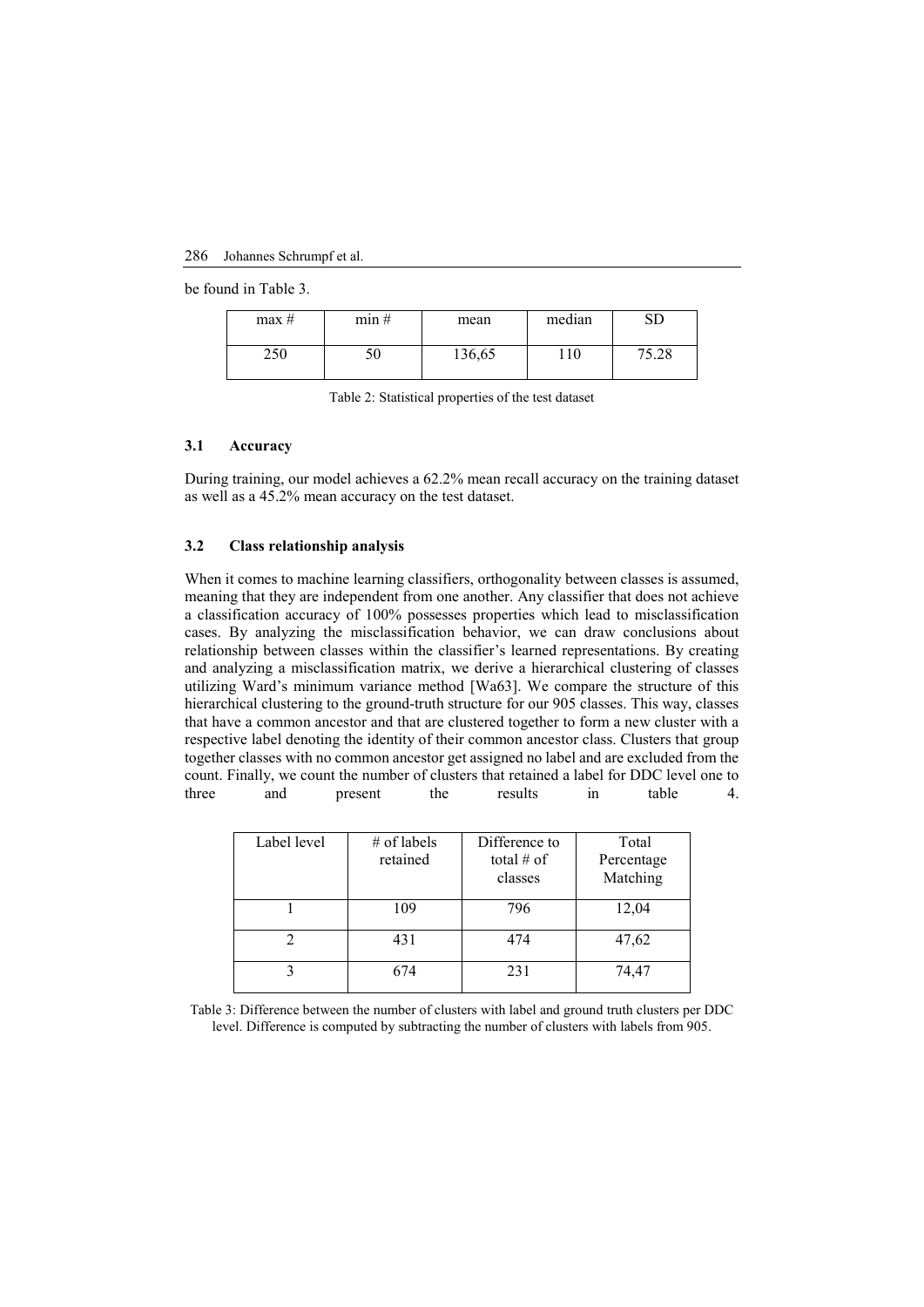A NLP system for educational resource knowledge domain classification 287

# **4 Discussion**

With an average accuracy of 45,2% on the test dataset, our model performs above a random chance accuracy. This signals that SidBERT can learn to classify input sequences into their corresponding DDC classes solely based on sample title and sample description. Comparatively, Golub et al. [GHA20] investigated the applicability of two machine learning models to classify Swedish works into one of 802 DDC classes of level 3, using titles. The first model, which uses a multinomial naïve bayes classifier, achieves a 34.89% accuracy while the second approach, a Support Vector Machine classifier, achieves a 40.91% accuracy. Our model achieves a 10.31% higher mean accuracy when compared to the naïve bayes classifier and a 4,29% higher accuracy compared to the support vector machine classifier. This performance increase is achieved while covering 905 DDC classes compared to 802, leading our model to cover a more granular distribution of the DDC. Our model's classification granularity is further elevated through its coverage of DDC classes of level 3 and 4 compared to only level 3.

When analyzing the misclassification behavior of our model, we observe a cluster retention rate of 74,47% for clusters at DDC level 3. This means that classes that are closer within the original DDC tree structure are also closer in the learned representation of SidBERT. This behavior could result from two different sources: Firstly, a sufficiently high heterogeneity between samples of classes within our training dataset. Secondly, an implicitly learned hierarchical representation of DDC classes solely based on a learned hierarchical structure from the word embeddings. Unfortunately, no clear answer can be drawn as the word embeddings are a direct result of the input samples from our training dataset. However, by looking at the retention rate of DDC level 2, we hypothesize that at least some representation of DDC structure is preserved within the representation of our model. This is because even though our model has not explicitly learned DDC classes of level 2, a label retention rate of 47,62% remains, significantly higher than what is to be expected if clusters were to be grouped together randomly. At DDC level 1, a retention rate of 12,04% remains, a rate higher than what is expected from a random clustering of classes at this level.

# **5 Conclusion & Outlook**

In this work, we presented SidBERT, a BERT based deep neural network natural language processing model for the classification of input text into one of 905 DDC classes. Our work shows that firstly, BERT based NLP classifiers are indeed able to generalize into useable models for DDC classification. Secondly, we showed that classes with high proximity within the DDC are also close within the representations of SidBERT.